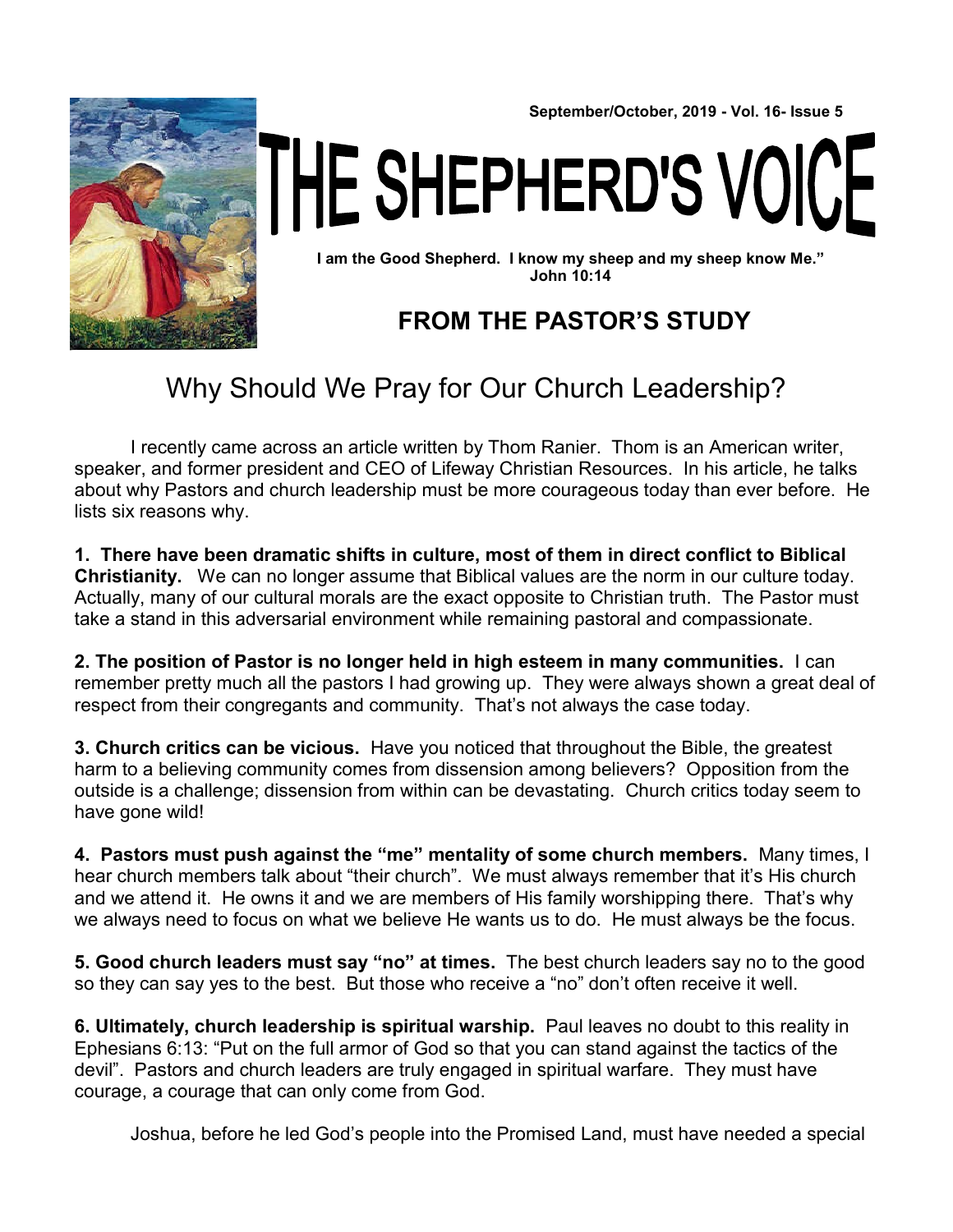dose of God's courage. Repeatedly in Joshua 1, God tells him to be strong and courageous.

Pastors and church leaders need to be reminded of the need for courage today. Serving as a Pastor is an impossible job without the strength and courage that only comes from God.

Church members: may I encourage you to pray that your Pastors and church leaders will have the courage they need to lead God's church here at Jenkins.

Blessings, **Milt**

## **The Shepherd's Flock**

On Saturday, July 13, Heather and Benjamin Seidl dedicated their son Rowan Michael Seidl to the Lord. May his life be richly blessed with the love of our Lord and Savior, Jesus Christ. Also, congratulations to Laura Bucklew who expressed her faith in Christ by being baptized on August 27. May she continue to grow deeper in her faith and relationship with Christ.

### **King's Kids**

The King's Kids choir will start practice on Wednesday evenings from 6:30-7:00 p.m. beginning October 9<sup>th</sup>. This is for all children, ages 4-11. If your kids would like to make a joyful noise to the Lord bring them on Wednesday the  $9<sup>th</sup>$ !

*Psalm 98:4 "Make a joyful noise unto the Lord, all the earth; make a loud noise, and rejoice, and sing praise."*

### **Church Picnic**

The Church picnic will be held on Sunday, September 22<sup>nd</sup> immediately following the 10 a.m. service. It will be held at the Coast Guard Yard (2401 Hawkins Point Road, Baltimore 21226). There will be hamburgers, hot dogs, chips, and drinks provided by the church. Bring a side or dessert to share. This a great day of games, food, and fellowship for the whole family! Be sure to sign up on the sheet in the Narthex . (\*\*All adults 18 and over must show an ID to get in.\*\*)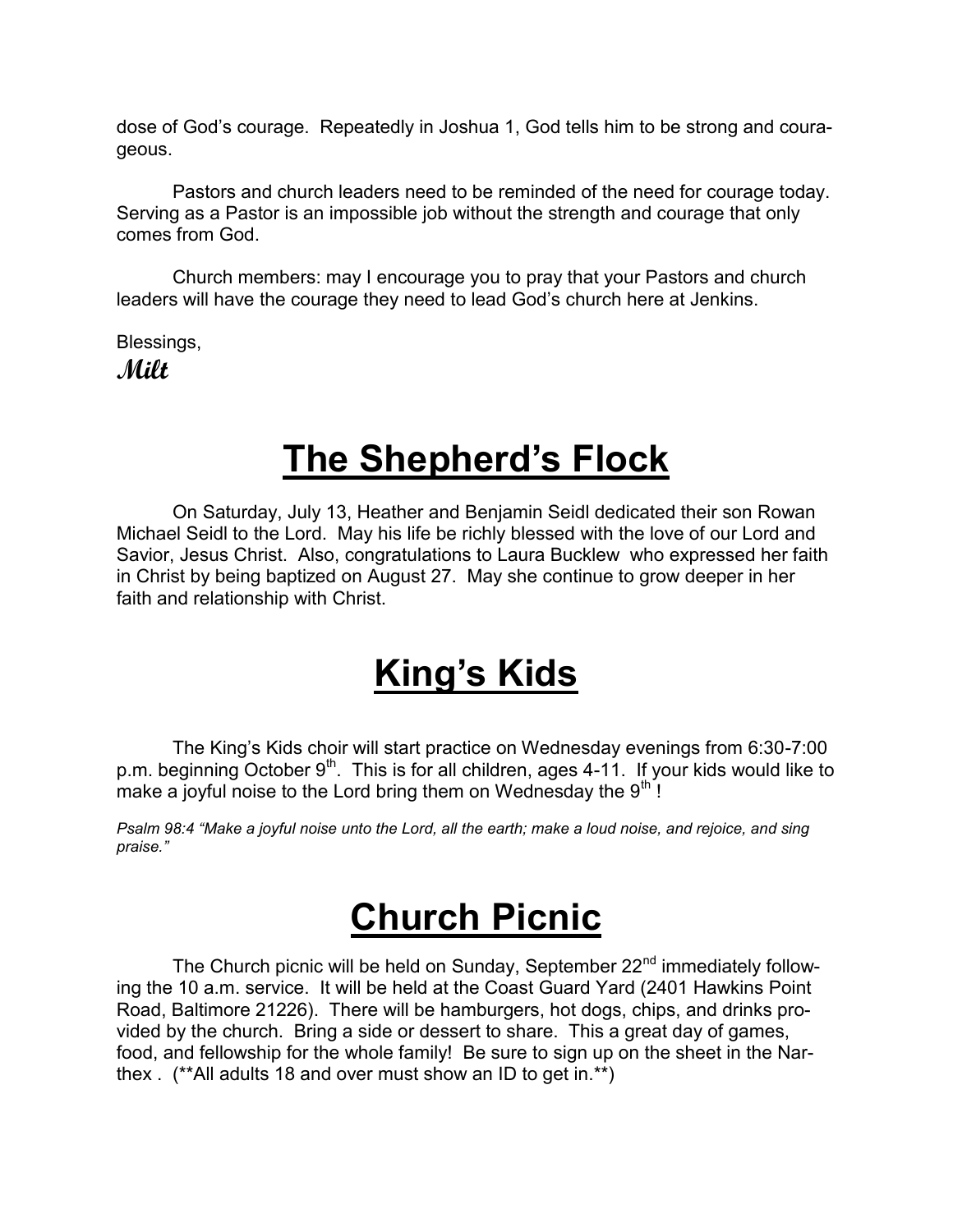# **Choir Members Needed**

As a new Adult Choir season is approaching, we would like to invite new folks to join us. No experience is necessary. You don't have to know how to read music. All you have to do is to be able to carry a tune. We rehearse on Wednesday nights from 7 p.m. to 8:30 p.m.. Our first rehearsal is Wednesday, September  $25<sup>th</sup>$  in the sanctuary. Please consider joining us. For more information, see Rev. Zahn or Jeanne.

# **Nominating Committee**

The JMC Nominating Committee is currently accepting nominations for the Board of Trustees and the Congregational Board. There are forms in the Narthex for your nominations. Please place them in the box **by Sunday, September 8**. Nominees must be 21 years of age and a member of JMC for 3 years. If you have any questions, see one of the committee members: Lynn Gunter, Rose Bianca, Pat Haynie, or Susanna Kim-Diaz.

# **Sunday School**

The kids have had a great summer enjoying being taught by some new faces! We are looking forward to going back to our fall schedule on October 6th with classes at 9 a.m. and 11 a.m. for pre-k through middle school and a senior high class at 9 a.m. We are always looking for volunteers to help out.

The kids had a fantastic time at Vacation Bible School learning how God is good no matter what is happening. Thank you to the many volunteers that made this a success! A big shout out to the Sanchez family for the awesome decorations and to all those who helped them.

Luis, our child we sponsor in Guatemala, is now 16 and is doing well in school and learning a vocation. We send \$38 a month to support him plus a couple special gifts during the year for his birthday and Christmas. If anyone is interested in helping out, place a dollar or two in the lamb that is downstairs in the Fellowship Hall or ask one of the children to put it in the bank downstairs for Luis. All money collected in the lamb goes directly to Compassion International to support Luis.

#### **Bob Kruger**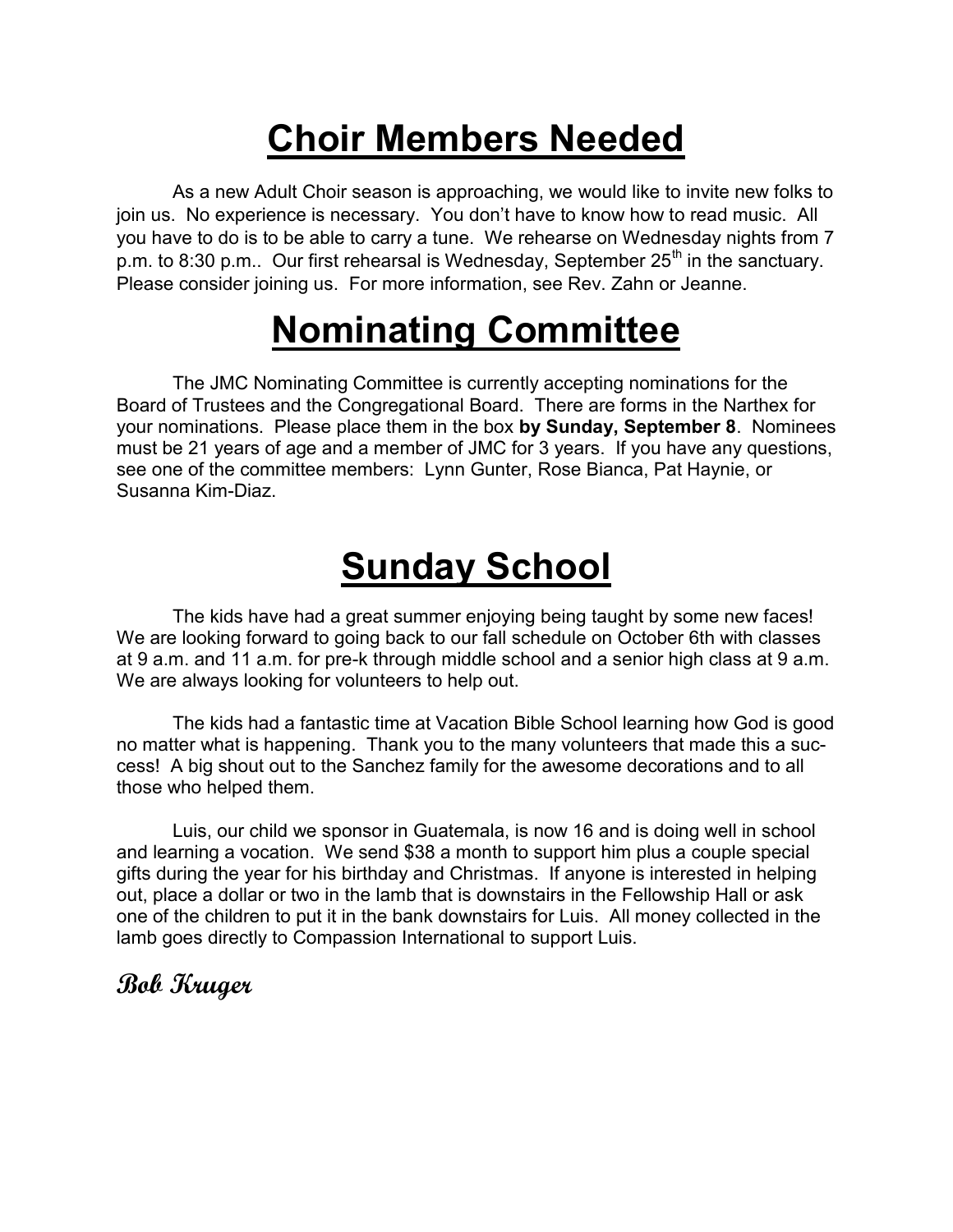# **Ladies Aid**

During our summer break the Ladies Aid sponsored a hole at the Golf Tournament in June, sponsored the Youth mission trip by covering the cost of the gasoline for the trip, and covered the cost of carpet cleaning in the Sanctuary and Narthex. Members helped organize and serve at luncheons and memorial services during the summer in the Fellowship Hall.

We celebrated Fourth of July with the residents of Locust Lodge. Member Pam Swaggerty organized a cook-in which was enjoyed by all that attended. We sang patriotic songs and recognized those residents who were in the military.

Ladies Aid meetings will resume on Sept.  $9<sup>th</sup>$  at 11:30 a.m. in the Fellowship Hall. If interested in becoming a member of Ladies Aid please call Lynn Redding at 443-255-0582.

Respectfully submitted, **Lynn Redding**

### **Jenkins Women in Christ**

JWIC had a fun summer! We had a ladies pool party which was relaxing and fun. We also finished our Bible study called, "She's Got Issues" which was meaningful and challenging.

Upcoming this fall we will have a 4 week Bible study on Charles Swindoll's "Fascinating Stories of Forgotten Lives" looking at four of the "unsung heroes" in the Bible. This study will be on Thursday evenings starting September 19th at 7 p.m.. Please sign up in the lobby. We will also be having a spa day for girls and ladies age 4 and up on Saturday, September 21st at 11am. There will be lots of pampering involved!

#### **Holly Robinson**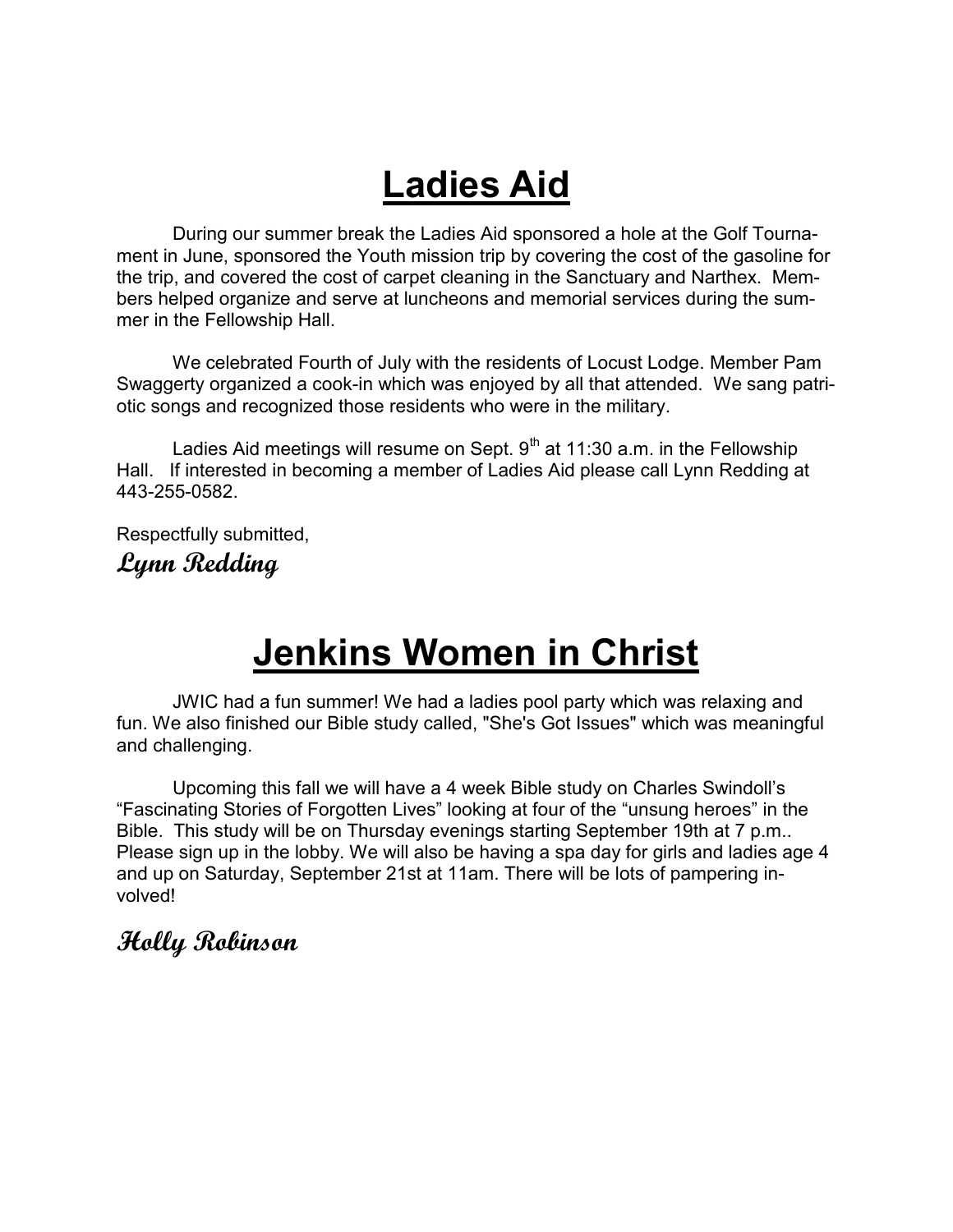# **Jenkins Men in Christ**

JMIC went on a charter fishing trip in June and had a horseshoe tournament in August. We are planning a retreat September 27-29 at Covenant Village. This is always a great time to fellowship together and to get closer to God as we get away from some of the distractions and spend time surrounded by the beauty of His creation and study his Word and just "hang out" together as men. There will be a sign-up sheet in the Narthex.

Our men's Bible Study will resume on Saturday mornings starting October  $12<sup>th</sup>$ . We have a light breakfast starting at 7 a.m. and the study begins at 7:30. All men are welcome!

#### **Jesse Robinson**

# **CrossFire Youth Group**

CrossFire had a great time this summer "Flocking". Thank you to all who participated. This fundraiser made over \$1,000 for our youth group! We have also gotten together over the summer on Wednesday evenings to study the Bible. Eleven teens and three adults participated in the missions trip to Nashville. They learned a little more about how Jesus asks us to serve, and they shared their experiences at the church service on August 18<sup>th</sup>.

CrossFire will resume their weekly meetings starting Wednesday, September 4<sup>th</sup> from 6:30-8:30 p.m. All youth, grades 6-12 are welcome!

#### **Jesse Robinson**

### **Deacons' Bench**

#### **The Glory of the Lord In Us.**

Exodus 34:29-35 tells us the story of Moses going up the mount to receive the plan for the tabernacle and the tablets of stone. God forgives the nation and renews His covenant with Israel.

As Moses was coming down from the mountain, he did not know that the skin of his face shone because of his presence with the Lord. The glory of the Lord shone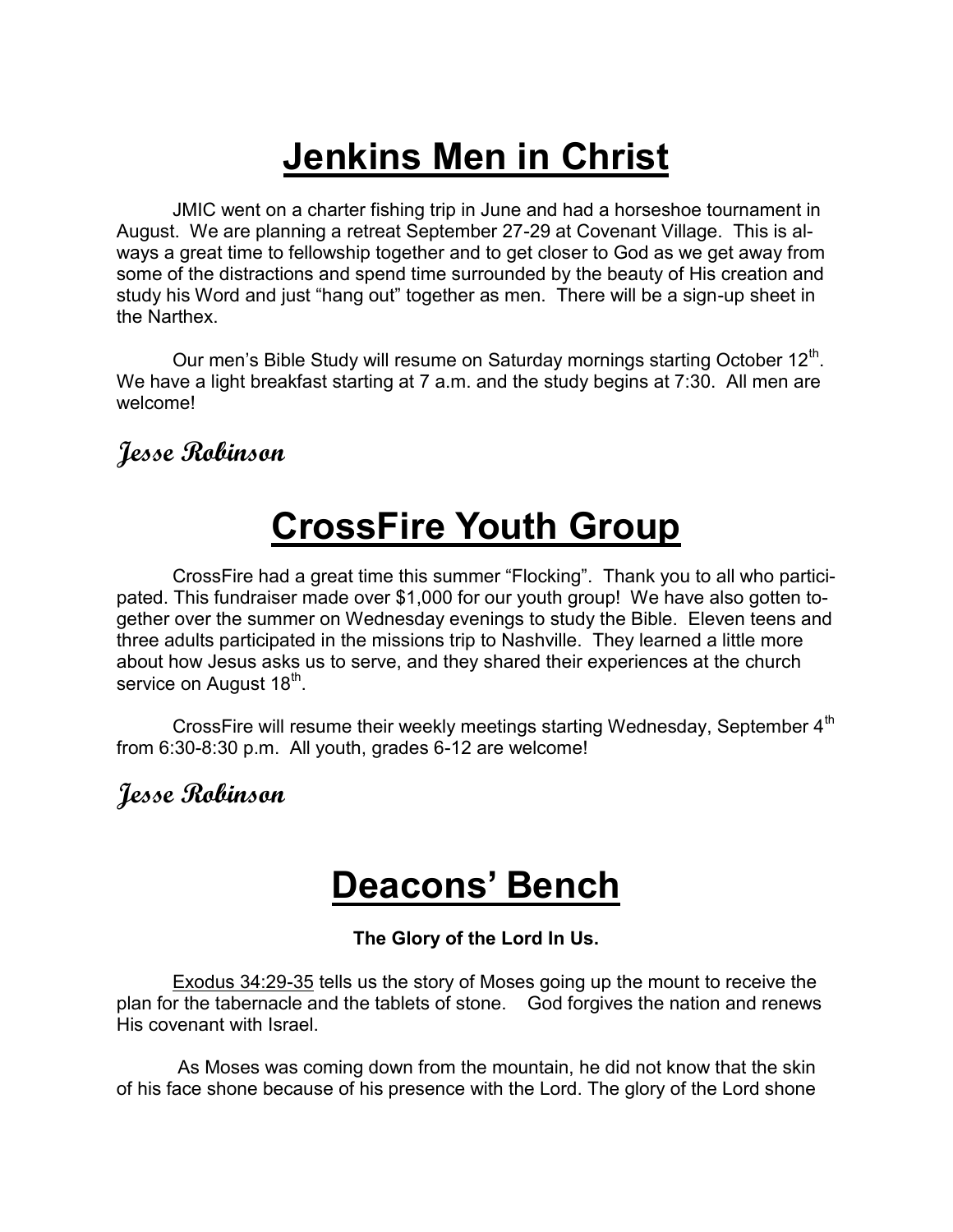on Moses so that the sons of Israel could not look intently at his face. Moses had to wear a veil to cover his face after beholding the glory of the Lord. God's glory shone in and through Moses. He radiated with the light of the Lord. But as the sins of the sons of Israel increased, the presence of the Lord decreased. When no longer going into the presence of God, Moses shining glory faded.

II Corinthians 3:18 says, "But we all, with unveiled face beholding as in a mirror the glory of the Lord, are being transformed into the same image from glory to glory, just as from the Lord, the Spirit".

When we accept Jesus as our Lord and Savior, the Holy Spirit comes to live within us. He is then being exhibited in our lives. We are not imitating Jesus, but Jesus exhibits himself through us. We radiate with the light of the Lord just as Moses did. The Holy Spirit shines through our faces making Jesus visible to people all around us.

However, that radiance fades when we do not stay in the presence of the Lord. The more we are in His presence, the more we radiate His glory and love. Psalm 34:5. " They looked to Him and were radiant".

As we keep beholding the glory of the Lord, by daily Bible reading, prayer, devotions and meditation on His Word, we are transformed, we are incrementally changed into Christ's moral likeness.

#### **Karen Tressler**

### **Parish Nurse**

#### **Loneliness is on the Rise.**

In 2010 approximately 40% of Americans reported feeling lonely on a regular basis. And the average American reports zero close confidants.

Loneliness is the soul feeling isolated from meaningful human connections, feeling misunderstood or out of place.

Recent studies have shown that loneliness is as risky to our health as smoking or obesity. It is impossible to estimate how much time and energy we invest in trying to fix, change or deny our emotions. The ones that hit us in the very core of our being – like hurt, jealousy, and loneliness. Negative emotions like loneliness, envy or guilt play a big role in having a happy life. They are flashing signs that something needs to change. And only you can begin the process.

So what can be done to remove loneliness and isolation from our lives? First the Bible tells us to "Be strong and courageous. Do not be afraid for the Lord **your** God goes with you". Deuteronomy 31:6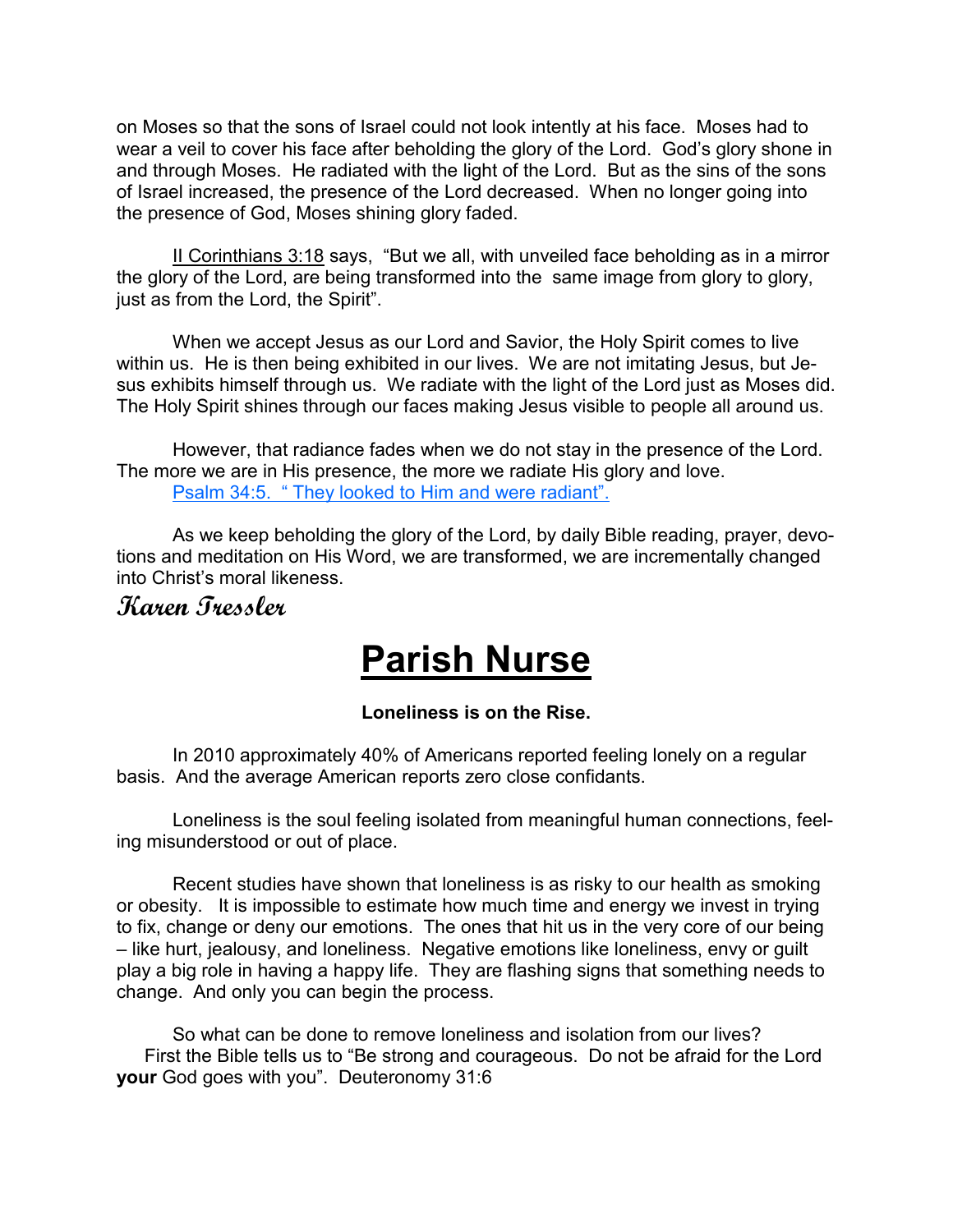1. Get out into the world and meet people. Trust and ask God to put positive loving people in your path and take hold of that opportunity to grow together. Call a neighbor or church member and invite them for a walk, go to lunch, ask about their needs.

Trust God and seek meaningful connections with Him. God loves you may be a cliché but it is absolutely true**.**

 **Isaiah 58:11 And the Lord will continually guide you, And satisfy your desire in scorched places, And give strength to your bones; And you will be like a watered garden, And like a spring of water whose waters do not fail.**

#### **James 4:10 Humble yourself in the presence of the Lord and He will exalt you.**

2. Work for meaningful connections instead of waiting for them to come to you. It is easy to feel like a victim, to think no one has it as hard as you. Satan wants you to indulge in self-pity, feeling like God and people have let you down. When the temptations comes to sit by yourself and wallow in your own feelings, rather than overcome them, go out and do something with and/or for someone else. You will be building love, unity, brotherhood and fellowship. Delighting your soul.

#### **Do nothing from selfishness or empty conceit, but with humility of mind let each of you regard one another as more important than himself, do not merely look out for your own personal interests, but also for the interest of others. Philippians 2:3-4**

3. The body of Christ is the best antidote to loneliness. All those who follow Christ and have been baptized with one Spirit are the body of Christ. In the body we become one in spite of our differences. We have fellowship in the Spirit even when we are alone. We are of one mind, one spirit, one purpose, one goal. If you devote yourself to the building up of the body of Christ through personal faithfulness, God will insure that you find your place and your ministry within it.

#### **Romans 12:5, I Corinthians 12:26.**

If you are feeling alone or isolated and want to start making positive changes in your life and don't know where to start please contact your Deacon, Rev. Zahn or Pastor Jesse. Even if you are limited in your abilities, home bound or without transportation. There are many opportunities in the church and in the community to volunteer, feel needed and be needed.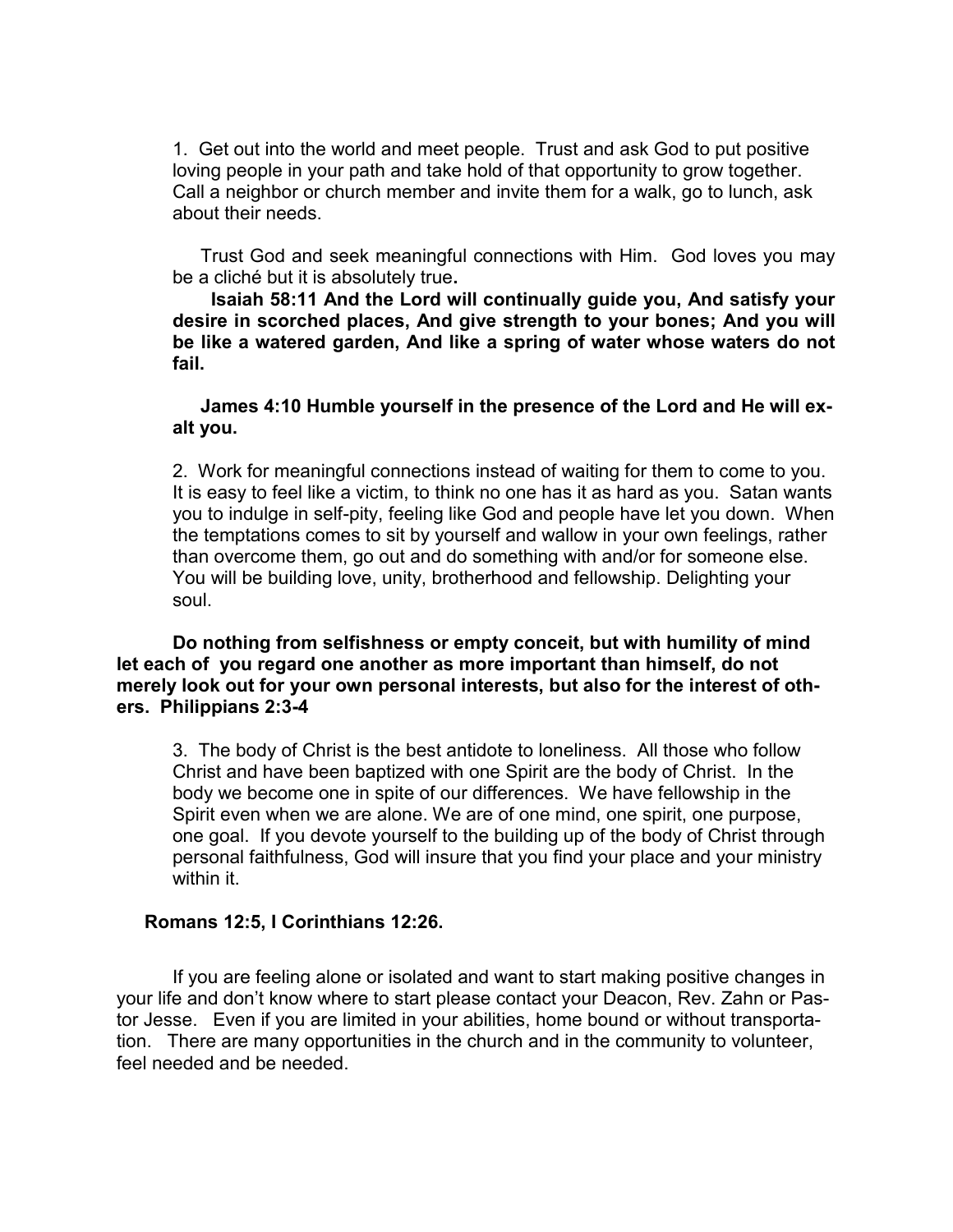We have many ministries in our church that desperately need help and you can be the one to fill that place in God's house.

#### **Karen Tressler**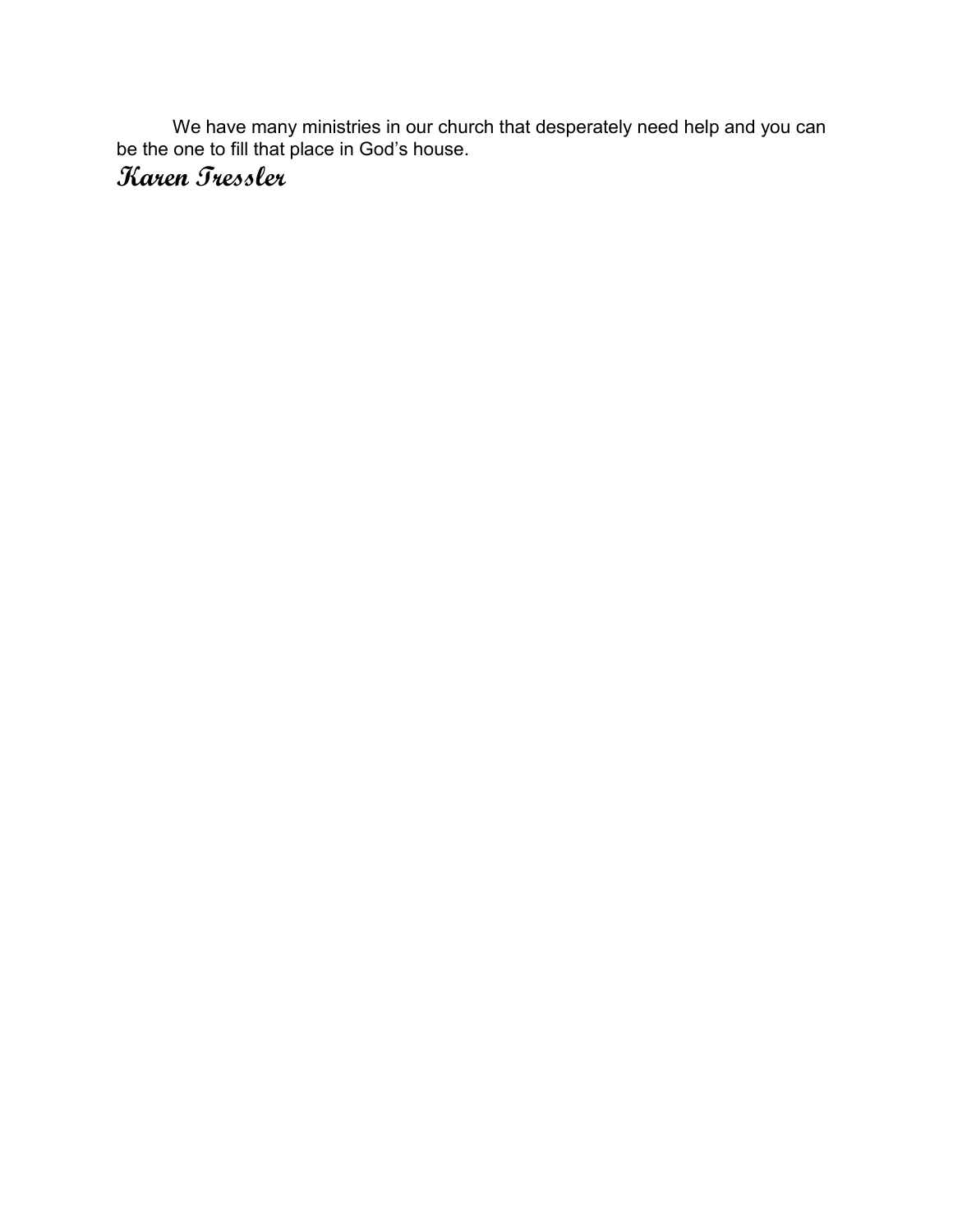

**JENKINS MEMORIAL CHURCH 133 RIVIERA DRIVE RIVIERA BEACH PASADENA, MD 21122**

"**THE LITTLE CHURCH BY THE SIDE OF THE ROAD**

**Rev. Milt Zahn, Senior Pastor-Church Office: 410/437-8511 Home: 410/544-5182 E-Mail Address: mzahn@verizon.net Rev. Jesse Robinson, Asst .Pastor—Church Office: 410/437-8589 E-Mail Address: pastorjesse1211@yahoo.com Church Office: 410-437-2846 - E-Mail: jmcihs@verizon.net Web Site: jenkinsmemorial.com**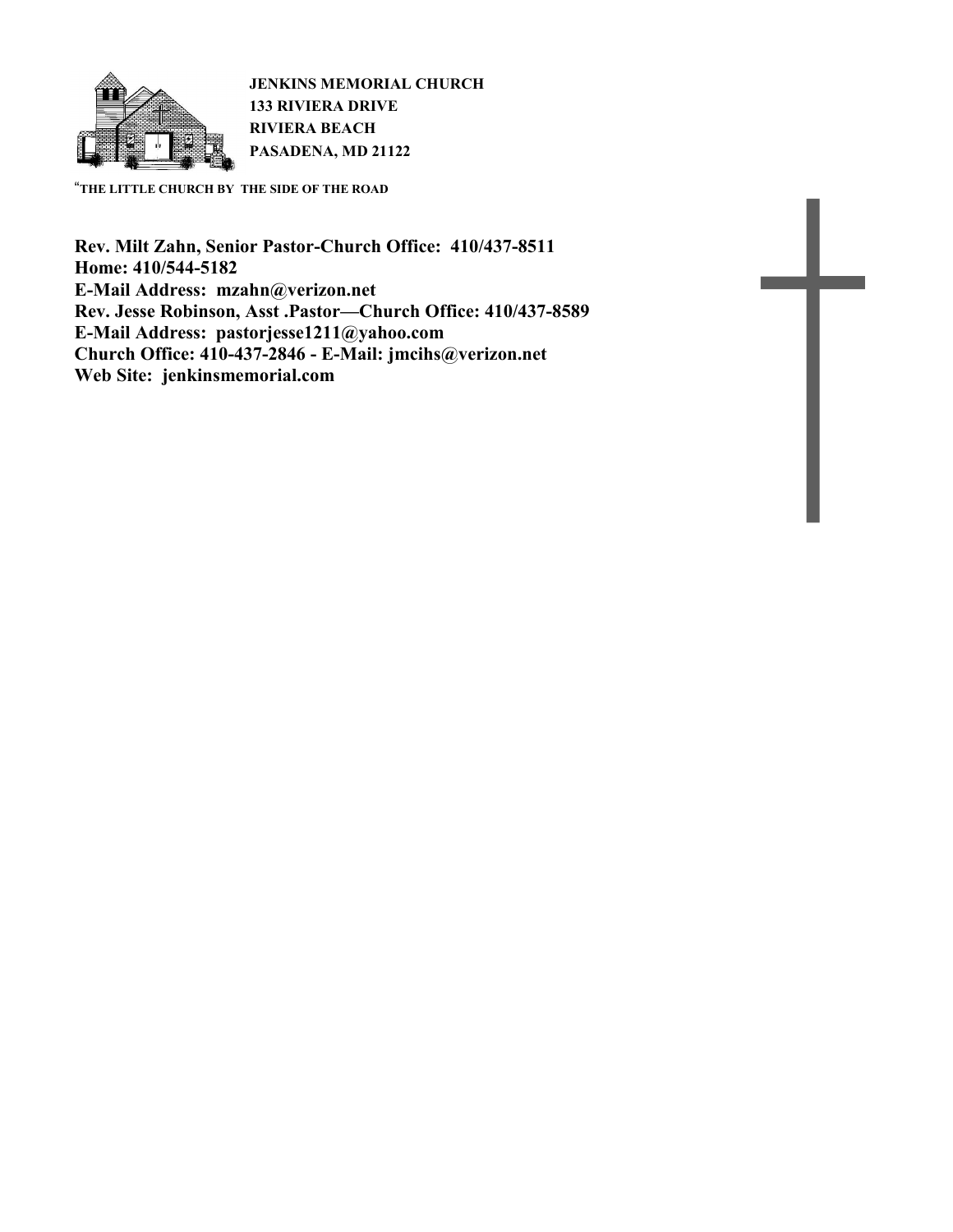# **OCTOBER 2019**

| <b>SUN</b>                                                                   | <b>MON</b>                                    | <b>TUE</b>                                 | <b>WED</b>                                                                                            | <b>THU</b>              | <b>FRI</b>              | <b>SAT</b>                                                             |
|------------------------------------------------------------------------------|-----------------------------------------------|--------------------------------------------|-------------------------------------------------------------------------------------------------------|-------------------------|-------------------------|------------------------------------------------------------------------|
|                                                                              |                                               | ADULT BELLS 7 PM                           | $\mathbf{2}$                                                                                          | $\overline{\mathbf{3}}$ | $\overline{\mathbf{4}}$ | 5<br><b>HARVEST FESTIVAL</b><br>3 PM-6 PM                              |
| $\boldsymbol{6}$                                                             | $\overline{\mathbf{z}}$                       | 8                                          | 9                                                                                                     | $\overline{10}$         | $\mathbf{1}$            | 12                                                                     |
| WORSHIP SVC 9&11 AM<br>SUN.SCH.<br>9& 11 AM                                  | YOUTH 4 CHRIST 7:30 PM                        | ADULT BELLS 7:00 PM<br>TRUSTEES MTG 7 PM   | <b>BIBLE STUDY 10:30</b><br><b>KING'S KIDS</b><br>6:30 PM<br>CROSSFIRE 6:30 PM<br>ADULT CHOIR 7:00 PM |                         |                         | <b>JMIC BIBLE STUDY</b><br>7:30 AM                                     |
| 13                                                                           | $\overline{14}$                               | 15                                         | 16                                                                                                    | $\overline{17}$         | 18                      | 19                                                                     |
| WORSHIP SVC 9&11 AM<br>SUN.SCH.<br>9&11 AM                                   | LADIES AID 11:30 AM<br>YOUTH 4 CHRIST 7:30 PM | ADULT BELLS 7:00 PM                        | <b>BIBLE STUDY 10:30</b><br>KING'S KIDS 6:30 PM<br>CROSSFIRE 6:30 PM<br>ADULT CHOIR 7:00 PM           |                         |                         | <b>JMIC BIBLE STUDY</b><br>7:30 AM<br><b>MOM/SON MINI-GOLF</b><br>2 PM |
| 20                                                                           | 2                                             | 22                                         | 23                                                                                                    | 24                      | 25                      | 26                                                                     |
| WORSHIP SVC 9&11 AM<br>SUN.SCH.<br>9&11 AM<br>CONG. MTG.<br>NCEON COLLECTION | YOUTH 4 CHRIST 7:30 PM                        | ADULT BELLS 7:00 PM                        | BIBLE STUDY 10:30<br>KING'S KIDS 6:30 PM<br>CROSSFIRE 6:30 PM<br>ADULT CHOIR 7:00 PM                  |                         |                         | <b>JMIC BIBLE STUDY</b><br>7:30 AM                                     |
| 27                                                                           | 28                                            | 29                                         | 30                                                                                                    | 31                      |                         |                                                                        |
| WORSHIP SVC 9&11 AM<br>SUN.SCH.<br>9&11 AM                                   | YOUTH 4 CHRIST 7:30 PM                        | YOUTH BELLS 6:00 PM<br>ADULT BELLS 7:00 PM | BIBLE STUDY 10:30<br><b>KING'S KIDS</b><br>6:30 PM<br>CROSSFIRE 6:30 PM<br>ADULT CHOIR 7:00 PM        |                         |                         |                                                                        |